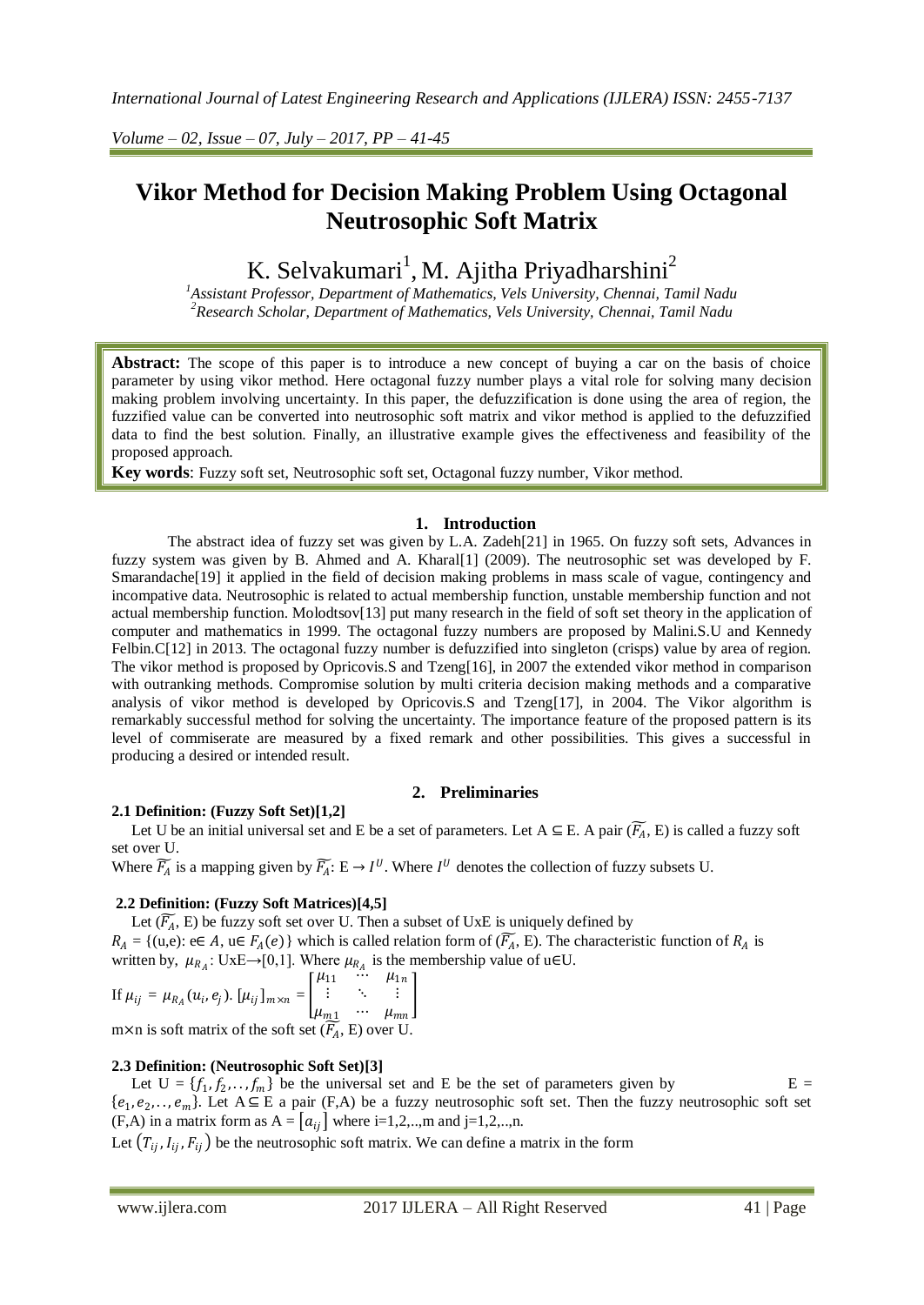*Volume – 02, Issue – 07, July – 2017, PP – 41-45*  $(T_{ij}, I_{ij}, F_{ij})$ <sub>m×n</sub> =  $(T_{11}, I_{11}, F_{11}) \quad \cdots \quad (T_{1n}, I_{1n}, F_{1n})$  $\mathbf{i}$  ,  $\mathbf{j}$  ,  $\mathbf{k}$  ,  $\mathbf{k}$  ,  $\mathbf{k}$  ,  $\mathbf{k}$ 

 $(T_{m1}, I_{m1}, F_{m1}) \quad \cdots \quad (T_{mn}, I_{mn}, F_{mn})$ Where  $T_{ij}$  is the truth membership function,  $I_{ij}$  is the indeterminacy-membership and  $F_{ij}$ is a false membership function.

## **2.4 Definition: (Octagonal Fuzzy Number)[12]**

A fuzzy number  $\tilde{A}$  denoted by  $(a_1, a_2, a_3, a_4, a_5, a_6, a_7, a_8)$  is a normal octagonal fuzzy number whose membership function  $\mu_{\tilde{a}}(x)$ , where  $a_1, a_2, a_3, a_4, a_5, a_6, a_7, a_8$  are real numbers is given as 0,  $\int f \cdot r \leq a$ 

I

$$
\mu_{\tilde{a}}(x) = \begin{cases}\nk \left(\frac{x-a_1}{a_2 - a_1}\right), & \text{if } a_1 \le x \le a_2 \\
k, & \text{if } a_2 \le x \le a_3 \\
k + (1 - k) \left(\frac{x-a_3}{a_4 - a_3}\right), & \text{if } a_3 \le x \le a_4 \\
1, & \text{if } a_4 \le x \le a_5 \\
k + (1 - k) \left(\frac{a_6 - x}{a_6 - a_5}\right), & \text{if } a_5 \le x \le a_4 \\
k, & \text{if } a_6 \le x \le a_7 \\
k + (1 - k) \left(\frac{a_8 - x}{a_8 - a_7}\right), & \text{if } a_7 \le x \le a_8\n\end{cases}
$$
\nWhen  $0 \le k < 1$ .

Where  $0 < k < 1$ 

#### **3. VIKOR Method**

The vikor method is widely classified for multi criteria decision making problem. This method is to derive on ranking and selecting a set of possibilities and solve consolation solution for a problem with belligerent criteria. Opricovic[16] introduced the concept of vikor method in 1998. The vikor method is related with positive and negative ideal solution, its sorts the variable into two or more available alternatives to find out the best compromise solution. By vikor method, we can put new ideas for group decision making problem under certain criteria and few clear define calculation is done as follows.

The consolation ranking procedure of the vikor method has the following steps:

1. Find out the positive ideal solution  $q_j^+$  and negative  $q_j^-$  ideal solution as

$$
q_j^+ = \frac{max}{i} q_{ij}
$$
,  $q_j^- = \frac{min}{i} q_{ij}$  where  $i = 1, 2, ..., m$  and  $j = 1, 2, ..., n$ 

2. Calculate the values for  $S_i$  and  $T_i$ 

$$
S_i = \sum_{j=1}^n w_j (q_j^+ - q_{ij})/(q_j^+ - q_j^-),
$$
  
\n
$$
T_i = \frac{max}{j} w_j (q_j^+ - q_{ij})/(q_j^+ - q_j^-)
$$

Where  $w_j$  is the weight.

3. Calculate the value for  $E_i$ ,

$$
E_i = v (S_i - S^+)/(S^+ - S^+) + (1-v) (T_i - T^+)/(T^+ - T^+)
$$
  
Where  $S^+ = \frac{min}{i} S_i$ ,  $S^- = \frac{max}{i} S_i$ ,

$$
T^{+} = \min_{i} T_{i}, T^{-} = \max_{i} T_{i}
$$

Here v is referred as weight.

4. The values of  $E_i$  is arranged in increasing order according to the parameters.

## **4. Algorithm**

**Step1.** Let  $\widetilde{A} = (a_1, a_2, a_3, a_4, a_5, a_6, a_7, a_8)$  be an octagonal fuzzy number such that it defuzzified by  $\frac{1}{2}$  h  $[ \langle a_8 - a_1 \rangle + \langle a_7 - a_2 \rangle ] + \frac{1}{2}$  $\frac{1}{2}$  h  $\left[ \langle a_6 - a_3 \rangle + \langle a_5 - a_4 \rangle \right]$  and it converted neutrosophic soft matrix into crisps value.

**Step2.** The positive and negative solution is:

 $q^+ = \{ {\tilde{r}}_1^+$  $^{+}_{1}, \dots, \tilde{r}^{+}_{n}$  $\frac{1}{n}$ , where  $\tilde{r}$   $\frac{1}{j}$  $j = \max \{S(\widetilde{r_{1j}}),...,S(\widetilde{r_{mj}})\}, j=1,2,...,n$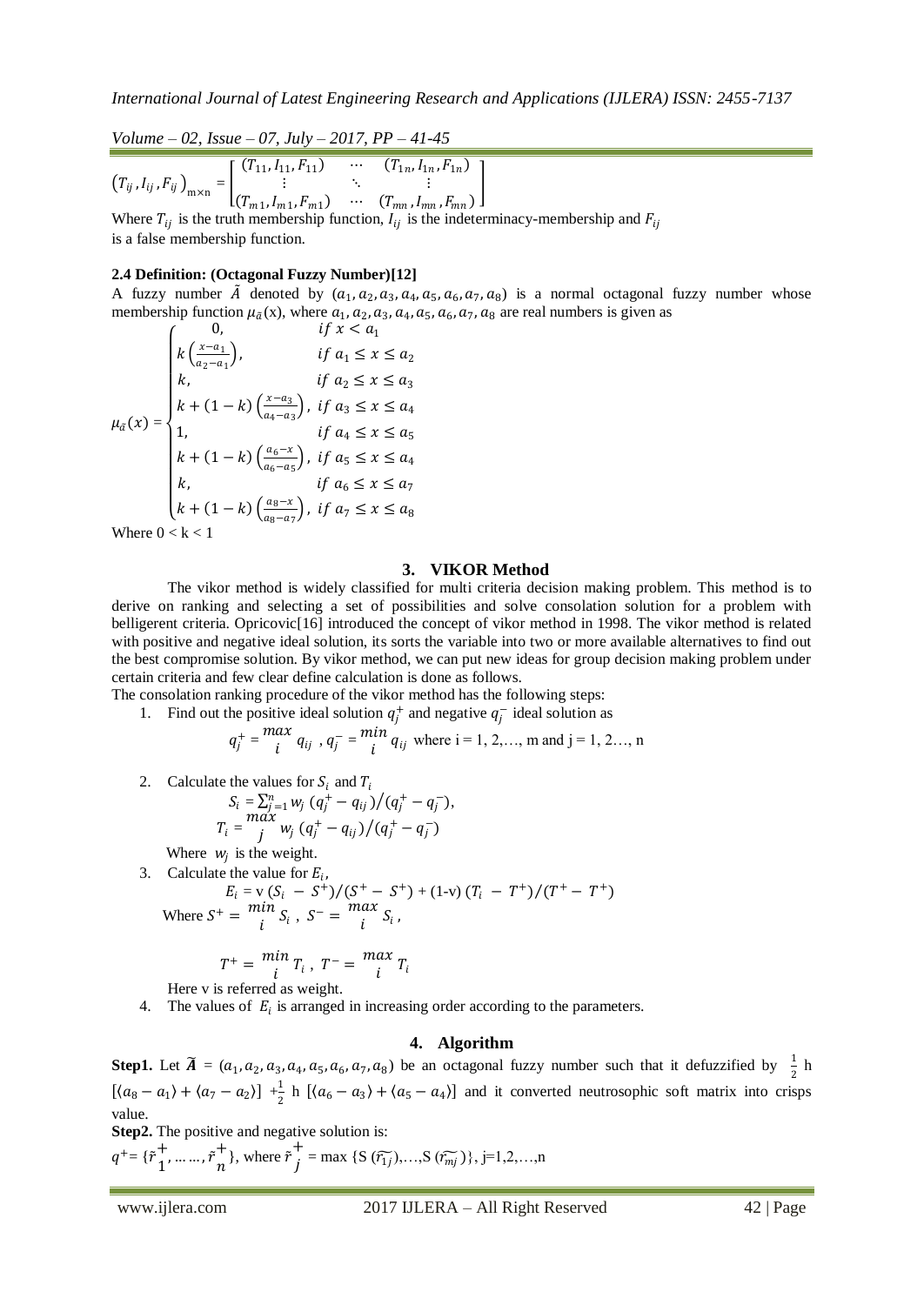*Volume – 02, Issue – 07, July – 2017, PP – 41-45*  $\frac{1}{q^{-} = {\{\tilde{r}_1}^{\phantom{+}}\}^2}$  $\frac{1}{1}, \dots, \tilde{r}_n$  $\frac{1}{n}$ , where  $\overline{\tilde{r}_j}$  $j = \min \{S(\widetilde{r_{1j}}),...,S(\widetilde{r_{mj}})\}, j=1,2,...,n$ **Step3.** Calculate the values for  $S_i$  and  $T_i$  $S_i = \sum_{j=1}^n w_j \|\widetilde{r_j^+} - \widetilde{r_{ij}}\|$  / ||  $\widetilde{r_j^+} - \widetilde{r_j^-}\|$  , i=1,2,...,m  $T_i = \frac{max}{i}$  $\widetilde{y}^{\mu\nu}$   $w_j$   $\|\widetilde{y_j^+} - \widetilde{y_j} \|\|$   $\sqrt{\|\widetilde{y_j^+} - \widetilde{y_j^-} \|}$   $\sqrt{\|\widetilde{y_j^-} - \widetilde{y_j}\|}$ **Step4.** Calculate the value for  $E_i = v (S_i - S^+)/(S^+ - S^+) + (1-v) (T_i - T^+)/(T^+ - T^+)$ Where,  $S^+ = \frac{min}{i}$  $\lim_{i} S_i$ ,  $S^{-} = \frac{max}{i}$  $\int_i^{i} S_i$ ,

$$
T^{+} = \frac{min}{i} T_{i}, \ T^{-} = \frac{max}{i} T_{i}.
$$
 Here v=0.5

**Step5.** Arrange the values for  $E_i$ , according to their choice parameter in increasing order.

#### **5. Numerical example**

Let U be the universe set. Let Mr. Raj want to buy a car on the basis of choice parameter  $\{C_1, C_2, C_3\}$ . Let 'A' be a BMW, 'B' be a Benz and 'C' be Audi. Let us find out the best car to buy by comparing three cars A, B and C which their characteristic are 'vehicle front structure and profile', 'stiffness and geometry of front and side structure', 'frontal overhang ahead of front wheels', 'front and rear suspension characteristic', 'vehicle door rocker geometry', 'door latch and structure geometry', 'wheelbase' and 'static stability factor'. Here  $C_1$  represents guide1,  $C_2$  represents guide2 and  $C_3$  represents guide3. Here all the choice parameter has consider as octagonal fuzzy number.



**Step 1**

The octagonal Fuzzy numbers is defuzzied by 1  $\frac{1}{2}$  h [ $\langle a_8 - a_1 \rangle + \langle a_7 - a_2 \rangle$ ]  $+ \frac{1}{2}$  $\frac{1}{2}$  h  $[(a_6 - a_3) + (a_5 - a_4)]$  where h=0.5 into singleton crisps value. Then the neutrosophic soft matrix is

$$
A \t B \t C
$$
  
\n
$$
C_1 \t (0.04, 0.09, 0.23) \t (0.05, 0.10, 0.20) \t (0.18, 0.14, 0.13)
$$
  
\n
$$
C_2 \t (0.14, 0.16, 0.17) \t (0.24, 0.17, 0.20) \t (0.16, 0.21, 0.22)
$$
  
\n
$$
C_3 \t (0.15, 0.31, 0.29) \t (0.15, 0.17, 0.16) \t (0.21, 0.21, 0.72)
$$

## **Step 2**

By vikor method the positive and negative solution is:  $X^+ = \{ \widetilde{\mathcal{F}}_1^+$ ,  $\widetilde{\mathcal{F}}_2^+$ ,  $\widetilde{\mathcal{F}}_3^+$ } = {(0.15,0.31,0.29) (0.24,0.17,0.20) (0.21,0.21,0.72)}  $X^{\text{=}}$  { $\widetilde{r_1}$ ,  $\widetilde{r_2}$ ,  $\widetilde{r_3}$ } = {(0.04,0.09,0.23) (0.05,0.10,0.20) (0.16,0.21,0.22)}

#### **Step 3**

Compute  $S_i$  and  $T_i$  from the following steps:  $S_1 = \frac{w_1 ||r_1^+ - r_{11}||}{||r_1^+ - r_{11}||}$  $\frac{f_1 \parallel r_1^+ - r_{11} \parallel}{r_1^+ - r_1^- \parallel} + \frac{w_2 \parallel r_2^+ - r_{12} \parallel}{\parallel r_2^+ - r_2^- \parallel}$  $\frac{2||r_2^+-r_{12}||}{||r_2^+-r_2^-||} + \frac{w_3||r_3^+-r_{13}||}{||r_3^+-r_3^-||}$  $\frac{3N+2}{\sqrt{3}+r^2-3N}$  = 1.13  $S_2 = \frac{w_1 ||r_1^+ - r_{21}||}{||r_1^+ - r_{21}||}$  $\frac{f_1 \parallel r_1^+ - r_{21} \parallel}{\parallel r_1^+ - r_1^- \parallel} + \frac{w_2 \parallel r_2^+ - r_{22} \parallel}{\parallel r_2^+ - r_2^- \parallel}$  $\frac{y_2 \parallel r_2^+ - r_{22} \parallel}{\parallel r_2^+ - r_2^- \parallel} + \frac{w_3 \parallel r_3^+ - r_{23} \parallel}{\parallel r_3^+ - r_3^- \parallel}$  $\frac{3\pi}{\pi}$ ,  $\frac{3-7}{3\pi}$ ,  $\frac{23\pi}{\pi}$  = 0.64  $S_3 = \frac{w_1 ||r_1^+ - r_3||}{||r_1^+ - r_2||}$  $\frac{f_1 \parallel r_1^+ - r_3 \parallel}{r_1^+ - r_1^- \parallel} + \frac{w_2 \parallel r_2^+ - r_3 \parallel}{\parallel r_2^+ - r_2^- \parallel}$  $\frac{y}{\sqrt{2}} + \frac{y}{2} - \frac{z}{2}}{y} + \frac{z}{\sqrt{2}} + \frac{w}{z} + \frac{z}{z} - \frac{z}{z}$  $\frac{3}{\pi} \frac{7}{3} - \frac{33\pi}{3\pi} = 0.15$  $T_i = \frac{m x}{3}$  $\frac{2x}{3}$   $\left\{ \frac{w_1 \# \ r_1^+ - r_{11} \#}{\# \ r_1^+ - r_1^- \#} \right\}$ *<u><i>1∥*  $r_1^+$ − $r_1$ <sub>1</sub>∥ *,*  $w_2$ ∥  $r_2^+$ − $r_1$ <sub>2</sub>∥<br>∥  $r_1^+$ − $r_1^-$ ∥ *,*  $w_2^+$ − $r_2^-$ ∥</u> ⃦ *2* <sup>+</sup>− *<sup>2</sup>* <sup>−</sup> ⃦ , *3* ⃦ *3* <sup>+</sup>− *<sup>13</sup>* ⃦  $\left\{\frac{3N}{\sqrt{3}}\right\}$   $\left\{\frac{3-7}{2N}\right\}$  = 0.63  $T_2 = \frac{m x}{3}$  $\frac{2x}{3}$   $\left\{ \frac{w_1 \# \ r_1^+ - r_{21} \#}{\# \ r_1^+ - r_1^- \#} \right\}$ *n*<sup>∥</sup> *r*<sub>1</sub> <sup>*+*</sup> *r*<sub>2</sub>*i*∥ *n*<sup>1</sup> *+ −r*<sub>1</sub><sup>*i*</sup> *−r*<sub>1</sub><sup>*i*</sup> *∣ n*<sup>+</sup><sub>2</sub> *−r*<sub>2</sub>*i*∥ ⃦ *2* <sup>+</sup>− *<sup>2</sup>* <sup>−</sup> ⃦ , *3* ⃦ *3* <sup>+</sup>− *<sup>23</sup>* ⃦  $\left\{\frac{3N}{\sqrt{3}}\right\}$   $\left\{\frac{3N}{\sqrt{3}}\right\}$   $\left\{10,50\right\}$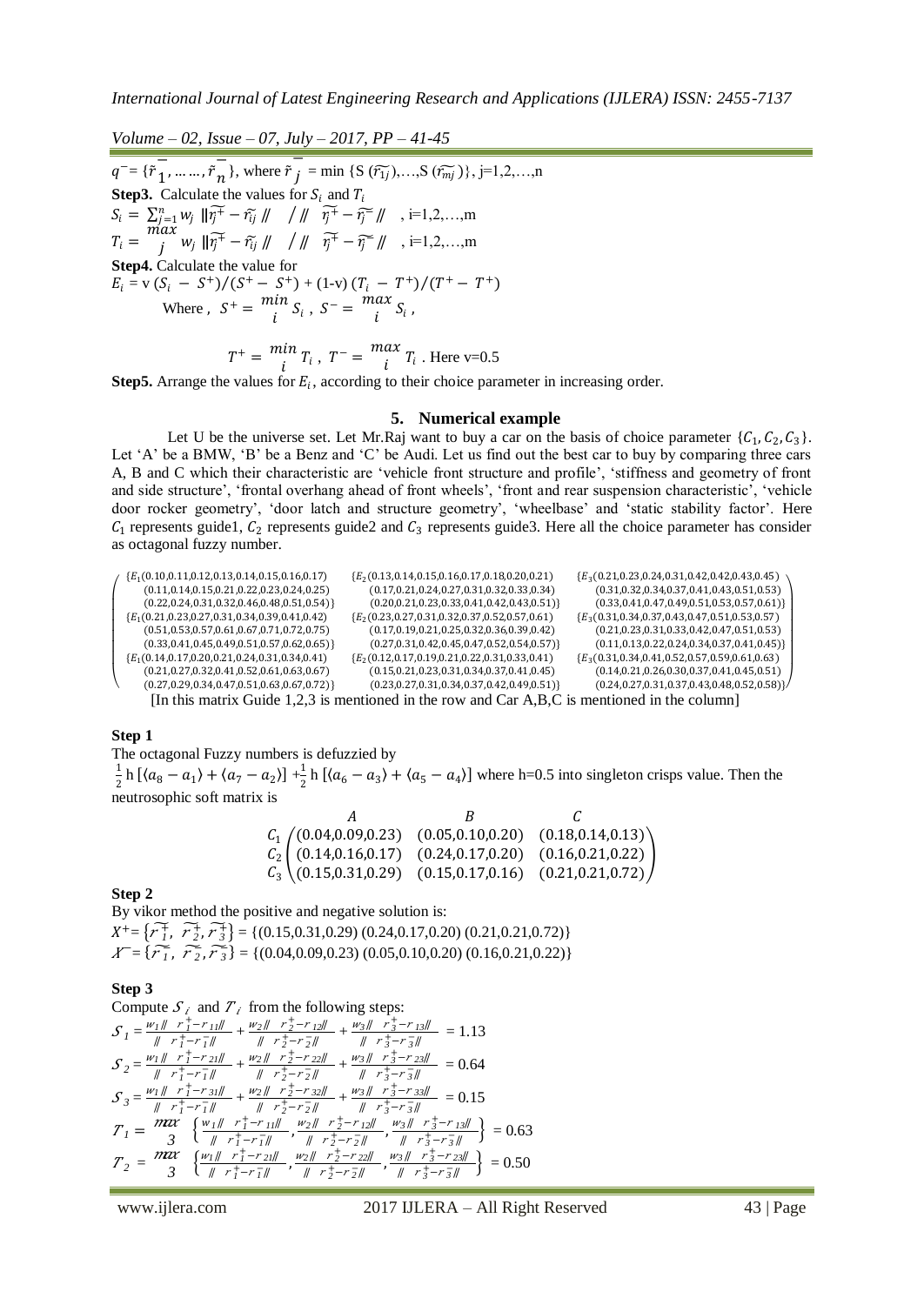*Volume – 02, Issue – 07, July – 2017, PP – 41-45*

$$
T_3 = \frac{m\alpha}{3} \left\{ \frac{w_1 \|\ \ r_1^+ - r_{31} \|\ \ }{\|\ \ r_1^+ - r_{1}^- \|\ \ }} , \frac{w_2 \|\ \ r_2^+ - r_{32} \|\ \ }{\|\ \ r_2^+ - r_{2}^- \|\ \ } , \frac{w_3 \|\ \ r_3^+ - r_{33} \|\ }{\|\ \ r_3^+ - r_{3}^- \|\ } \right\} = 0.15
$$

## **Step 4**

Compute value for  $E_i = v (S_i - S^+)/(S^+ - S^+) + (1-v) (T_i - T^+)/(T^+ - T^+)$ Let v=0.5, we get  $E_1 = 1$ ,  $E_2 = 0.61$  and  $E_3 = 0$ .

#### **Step 5**

The value of E in increasing order. We get

| Cars      | . .   | ⊷    |       | Ranking | Compromise<br>Solution |
|-----------|-------|------|-------|---------|------------------------|
| E(Guides) | 0.997 | 0.61 | 0.003 | < B < C | A                      |

## **Step 6**

The ranking of E in increasing order, the alternative with first position is A with E  $(A) = 0.997$ . We conclude that car A received **maximum positive commend.** So Mr.Raj can select BMW car.

| Customer | Cars | Solution |
|----------|------|----------|
|          | BMW  | A 997    |
| Mr.Raj   | Benz | 0.61     |
|          | Audi |          |

From this table this shows that Mr.Raj can choose BMW car while compared to Benz and Audi. In case there is a tie, then the process is repeated for Mr.Raj by reassessing the Guides.

### **6. Conclusion**

In this paper, we have introduced the vikor method for solving the octagonal fuzzy number in decision making problem under uncertainty. The octagonal fuzzy number is defuzzified neutrosophic soft matrix into crisp value and vikor method is applied to get a fruitful result for choosing a best car by comparing the three alternative parameters. Thus vikor is successful method for solving MCDM problem.

#### **7. References**

- [1]. B. Ahmad and A. Kharal(2009), On Fuzzy Soft Sets, Advances in Fuzzy Systems, pp 1-6.
- [2]. K.T. Atanassov, More on intuitionistic fuzzy sets, Fuzzy Sets and Systems 33(1989)37-46.
- [3]. S. Broumi, Generalized Neutrosophic Soft Set International Journal of Computer science, Engineering and Information Technology, 3/2(2013) pp 17-30.
- [4]. N. Cagman and S. Enginoglu(2012), Fuzzy Soft Matrix Theory and its Application in Decision Making, Iranian Journal of Fuzzy Systems, Volume 9, No.1, pp 109-119.
- [5]. I. Deli, S. Broumi, Neutrosophic Soft Set and Neutrosophic Soft Matrices based on nDecision Making, arxiv:1402.0673
- [6]. F. Karaaslan, Neutrosophic Soft Sets with applications in decision making, International Journal of Information Science and Intelligent System 4(2), 1-20 (2015).
- [7]. W.V. Leekwijck, E.E. Kerre, Defuzzification criteria an classification, Fuzzy sets and systems, 108 (1999), 159-178.
- [8]. P.K. Maji, R. Biswas, A.R. Roy, An application of soft sets in a decision making problem, Computers and Mathematics with Applications 44, 1077-1083 (2002).
- [9]. P.K. Maji, R. Biswas, A.R. Roy, Fuzzy Soft Sets, Journal of Fuzzy Mathematics 9(3), 589-602(2001).
- [10]. P.K. Maji, Neutrosophic soft set, Annals of Fuzzy Mathematics and Informatics 5(1), 157-168 (2013).
- [11]. [12] S.U. Malini, Felbin Kennedy, An approach for solving fuzzy Transportation Problem using Octagonal fuzzy numbers, Applied Mathematical science, vol.7,2013.n0.54, 2661-2673.
- [12]. D. Molodtsov, Soft set theory-first result, Computer and Mathematics with Applications, 37, 19-31 (1999).
- [13]. Naim Cagman, Serdar Enginoglu, "Soft Matrix Theory and its Decision Making", Computer and Mathematics with application 59 pp 3308-3314(2010).
- [14]. Nian Zhang, Guiwu Wei, Extention of VIKOR Method for Decision Making problem based On Hesitant Fuzzy Set, Applied Mathematical Modeling.